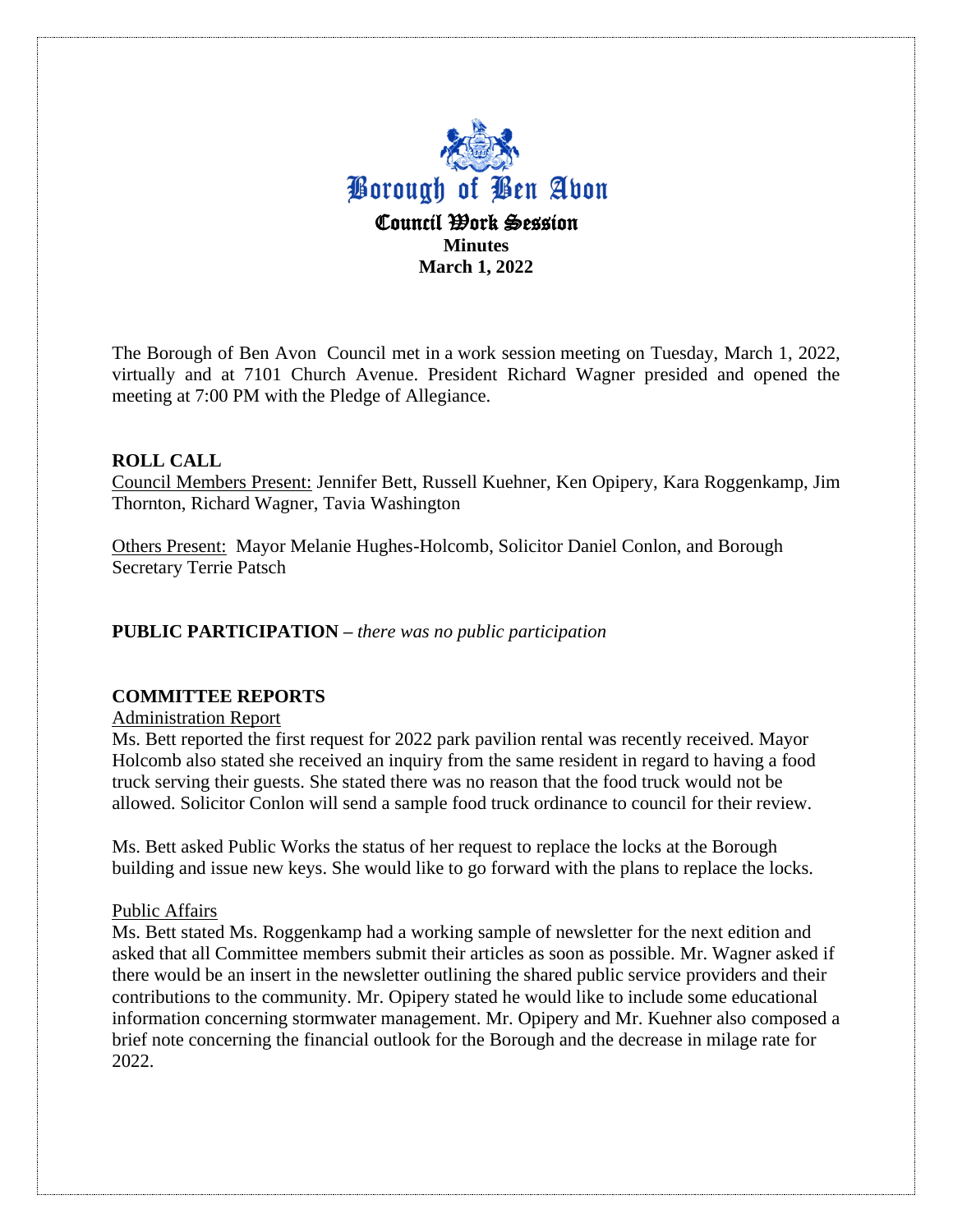## Finance

Mr. Opipery noted that in the coming weeks steps will be taken to perform the annual transfer of money from the General checking account to the Capital Reserve account in preparation for upcoming capital projects.

## Public Safety

Mr. Wagner reported the Public Safety Committee met last month with Harshman and the Borough Secretary is working with the company to update records. He also asked that the Communications Committee remember to continue to promote locking vehicles in the Borough as there have been thefts reported.

## Public Works

Mr. Wagner asked Mr. Opipery to confirm the need for tables and general clean up in the building housing the upcoming primary elections. Mr. Opipery responded he will work with Public Works to confirm the tables, however some may need to be replaced. Mr. Wagner also asked if the employees of the coffee shop could park in a designated area behind the building and if the unused spots across from the coffee shop could be made available for additional customer and resident parking. Mr. Opipery noted that while the situation may be temporary, he did not see a problem with granting both requests.

## Community of Governments

Mr. Wagner stated that he agreed to be part of the 65 Corridor Committee following the recent study that was done. Ms. Washington reported that the glass recycling center will open March 12, and the COG will cover the first three months expenses.

#### Sustainability

Ms. Roggenkamp reported the Committee met this weekend. Mr. Thornton stated that an idea was developed to perhaps have a workshop featuring an arborist to share with folks the care of trees throughout the Borough.

# **TOPICS FOR DISCUSSION**

#### Gaming Grant

Mr. Wagner reported that work continues on the designs for the changes to the Borough building, and Ms. Cieslak is assisting with these.

#### Park Project

Mr. Wagner stated the survey is still on the website and will remain there for the time being. He stated there is also a local Boy Scout looking to do a project, and Mayor Hughes-Holcomb asked if it could be tied into an Earth Day event.

# North Borough's Community Day Support

Mr. Wagner asked Council if they were willing to again support the fireworks display, and all agreed to resume the Borough's donation.